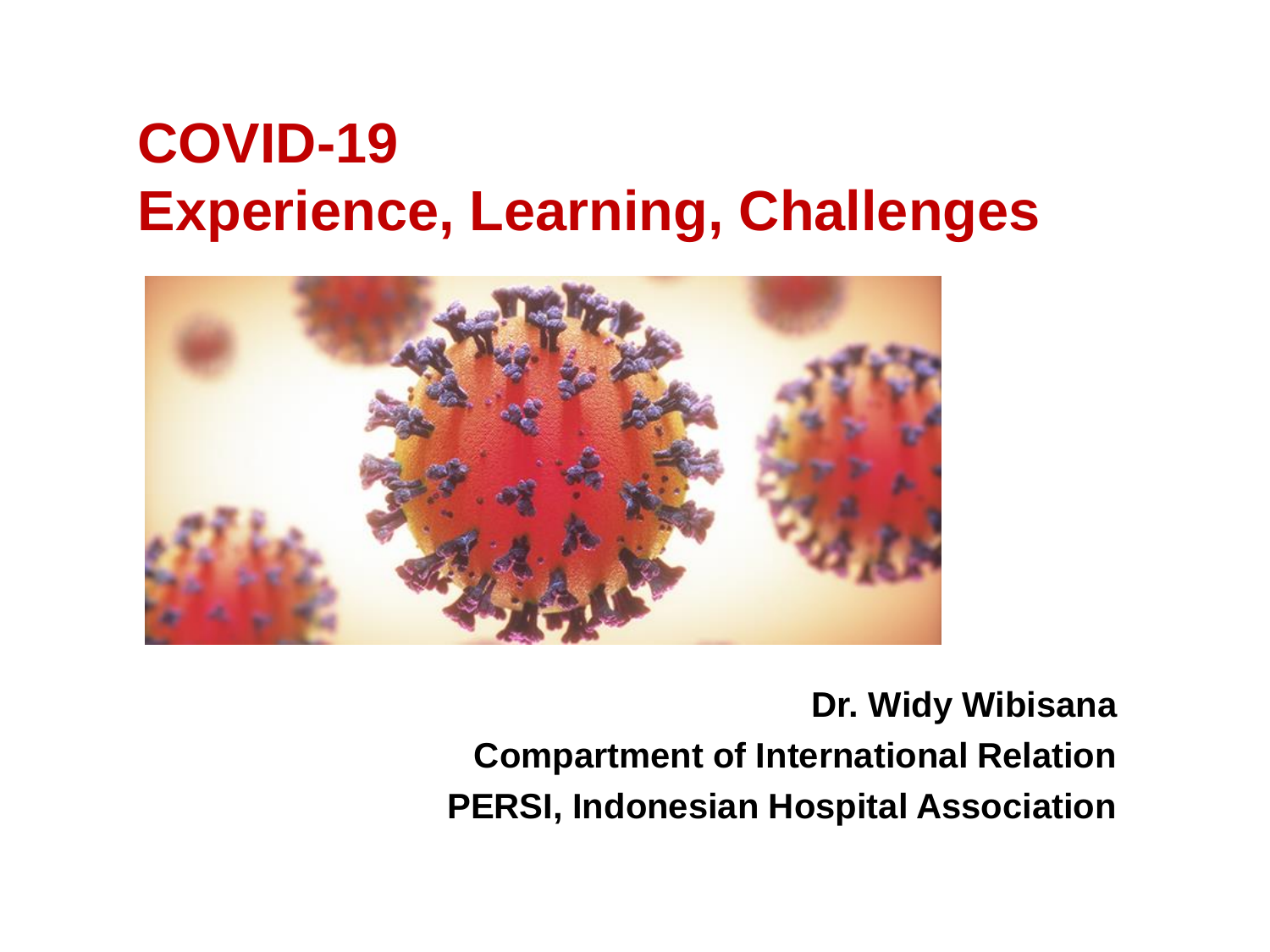#### **Experience**

- first 2 confirmed cases on 2nd March 2020
- exponential increase, centered on Java & large cities
- **EXT** intersectoral strategy, Nat Board of Disaster Management
- health promotive-preventive protocols
- **Example 3 I** arge scale of social restriction (PSBB)
- total confirmed cases: 14749
- total confirmed new ca 484
- total deaths: 1007
- total new deaths: 10
- community transmission (WHO situation report, 13 May 2020) (based on Moh province report)

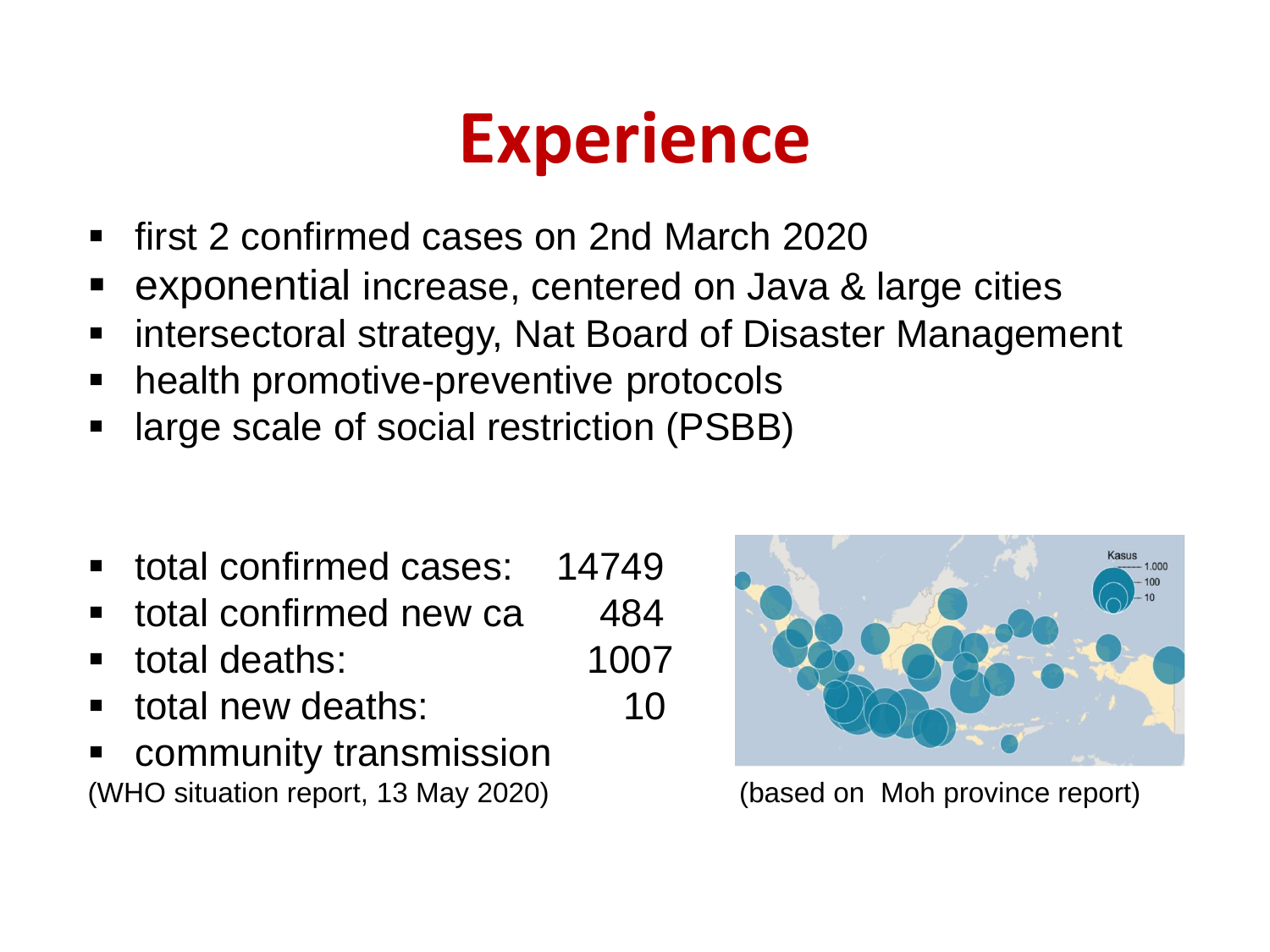## **IHA Roles in COVID-19 Crisis**

- Work with all stakeholders in strengthening hospital care and supply site readiness to curb COVID-19. (PCR, PPE, HRH, other donation, device & pharmacy industry)
- Spread knowledge & technology via online to improve health staff capacity in reducing impacts of COVID-19 (twice weekly webinars of various topics from D/Th/ etc).
- Lead, discuss & propose draft policy/regulation to fill in the health system and healthcare gaps against COVID threat (incentive for health workers, financing inpatient, national priority to *health-social security-economy*)-
- Support to joint university PCR creation (UGM-NTB) and robotic servant (UnAir hospital-TenNov Technology Inst)
- **Increase Covid referral network from 152 (only government)** to 668 referral centres (including private referral hospitals by hospital groups)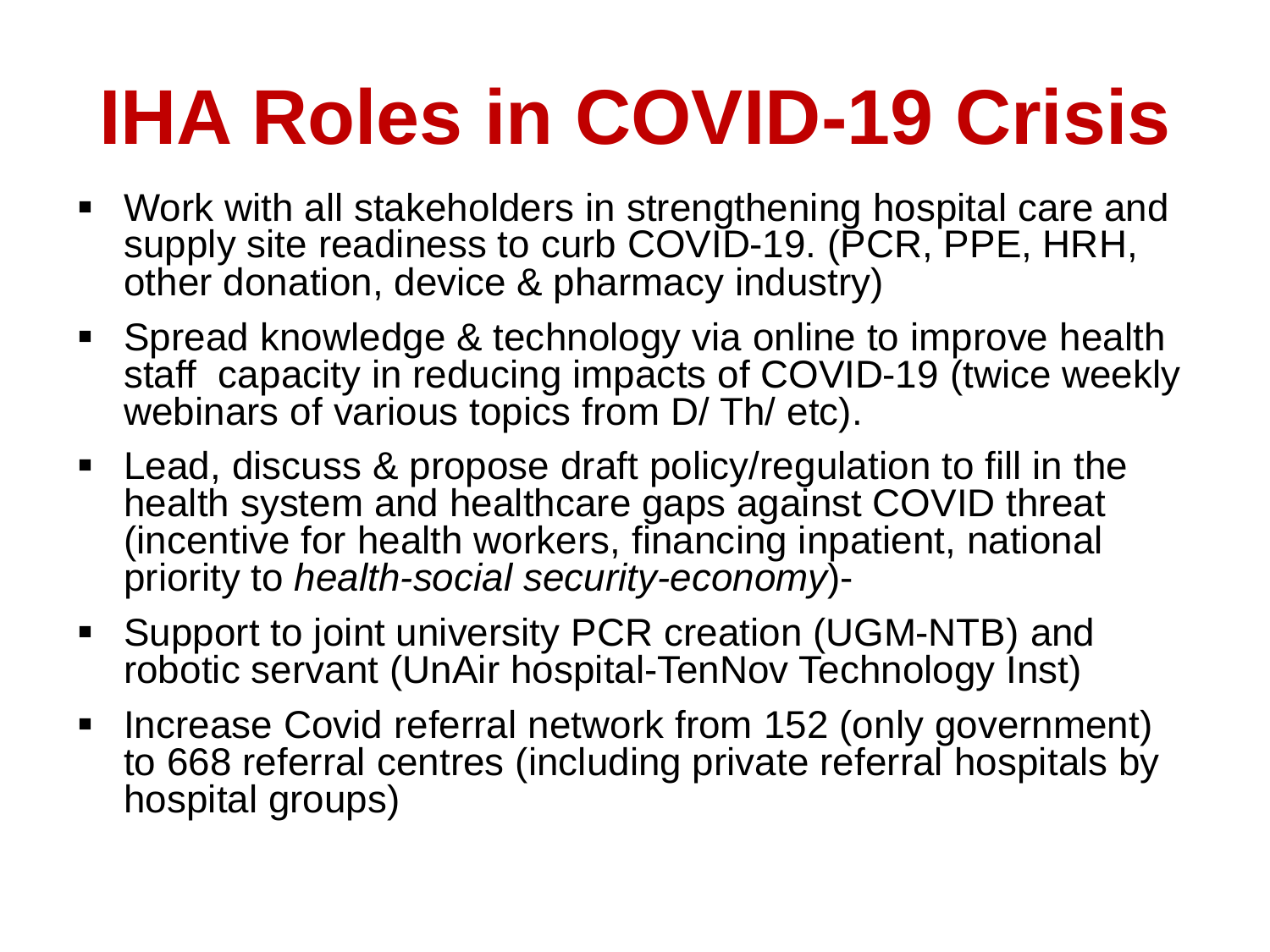#### **Other Public & Society Strategies**

• Private donation for healthcare supplies and devices (face mask for surgical and non-surgical use, PPE various/ABC types, state-owned company Covid-Center, Athlete Dorm Covid Center for Suspect, private Covid hospitals for suspect only and for covid inpatien etc).

This area also include additional laboratory services for PCR capacity to cover more diagnostic purposes.

- Medical Council regulation for tele-consultation during COVID
- New COVID impacted government policies in income tax incentives and future policy formulation.
- Various universities' teams to analyze COVID prediction
- Various motivational songs created by different social groups on health promotion protocols WfH-SaH-PaH-Resist Crowds, handwash, No hometown visit, Best use of facemask, social dan physical distensing, praise to health workers, etc).
- Distribution of 9-basic food-packages for low income people by District or City Heads or private donation.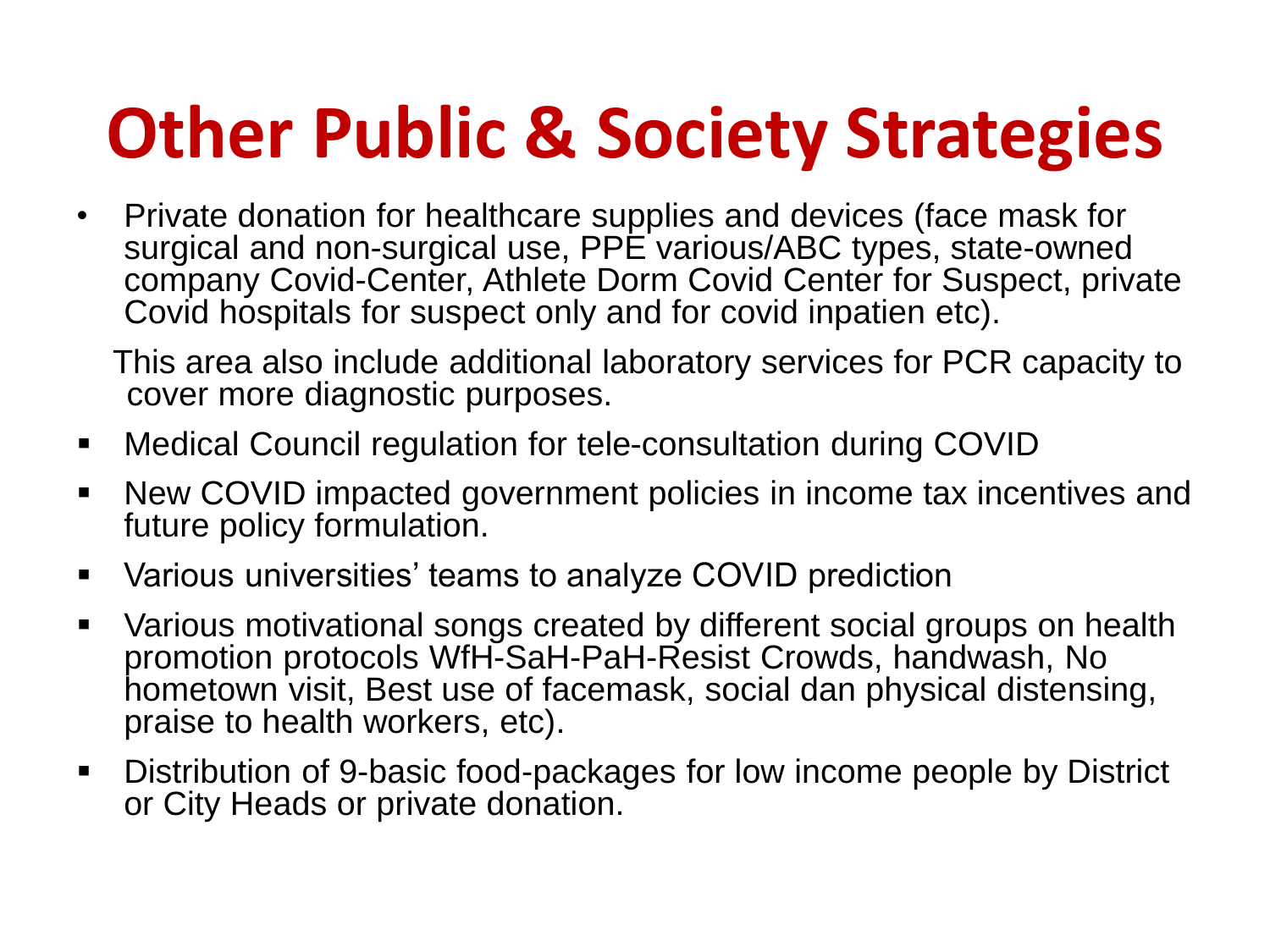#### **Learning and Challenges**

- With no real experience in viral epidemics, it takes time for being 4th world most populous country (with unity in diversity) to be fully prepared. Standard strategies are applied through learning carefully others' experiences.
- Main healthcare challenges to curb COVID include lack of diagnostic supplies, PPE, centers for inpatient care, HRH and case management capacity
- Country with large population may face variation in compliance of mass approach and community group stigmata against COVID that created resistance among people to do the required measure. This is one challenge to fix by the national strategy.
- Countries in Asia experience different COVID phasing. How to handle intercountry travel restriction before the vaccin developed ?
- Asia experiences COVID with different phases at a time. Some countriesmay experience rebound phemomenon at also different time with serious risks. Will it be possible to have consensus on timely phasing at the same time ? Challenge for WHO and other international body to help?